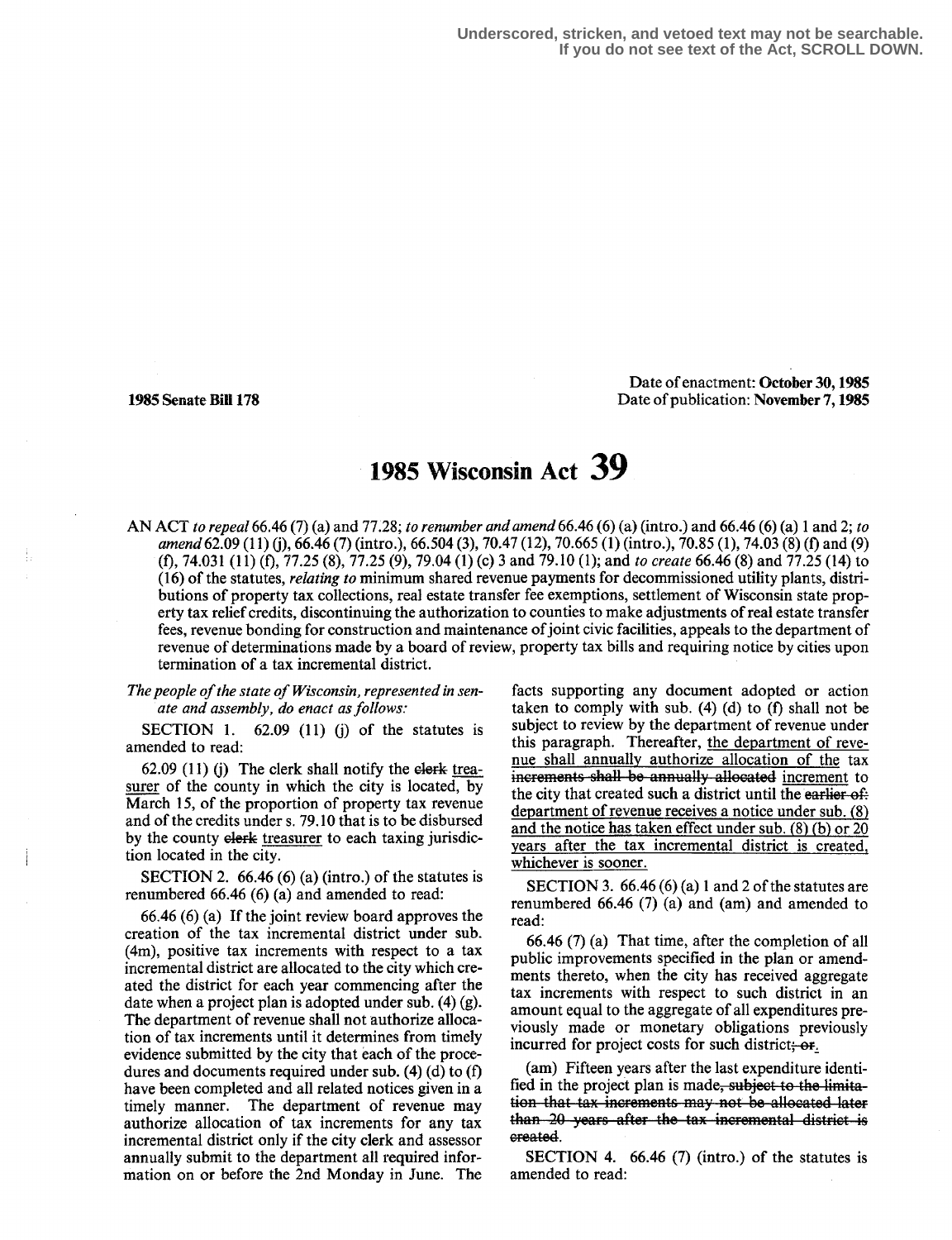## 85 WrsAcT 34

66.46 (7) TERMINATION OF TAX INCREMENTAL DIS-TRICTS. (intro.) The existence of a tax incremental district shall terminate when the earlier of the following occurs:

SECTION 5. 66.46 (7) (a) of the statutes is repealed.

SECTION 6. 66.46 (8) of the statutes is created to read:

66.46 (8) NOTICE OF DISTRICT TERMINATION. (8) A city which creates a tax incremental district under this section shall give the department of revenue written notice within 10 days of the termination of the tax incremental district under sub. (7).

(b) If the department of revenue receives a notice under par. (a) during the period from January 1 to May 15, the effective date of the notice is the date the notice is received. If the notice is received during the period from May 16 to December 31, the effective date of the notice is the first January 1 after the department of revenue receives the notice .

SECTION 7. 66.504 (3) of the statutes is amended to read:

66.504 (3) FINANCING. A municipality may borrow money, appropriate funds and levy taxes needed to carry out the purposes of this section. Funds to be used for the purposes specified in this section may be provided by a municipality by general obligation bonds issued under ch. 67. Funds to be used for the purposes specified in this section may be provided by a county  $er_1$  city, village or town by revenue bonds issued under s.  $66.51$  66.066. Any bonds issued under this section shall be executed on behalf of the municipality by the chief executive officer and clerk thereof.

SECTION 8. 70.47 (12) of the statutes is amended to read:

70.47 (12) NOTICE OF DECISION. Prior to final adjournment, the board of review shall provide the objector, or the appropriate party under sub. (10), written notice by mail, return receipt required, of the amount of the assessment as finalized by the board and an explanation of appeal rights and procedures under sub.  $(14)$  and ss. 70.85 and 74.73. Upon mailing the notice under this subsection, the clerk of the board of review shall prepare an affidavit specifying the date when that notice was mailed.

SECTION 8m.  $70.665$  (1) (intro.) of the statutes, as affected by 1985 Wisconsin Act 12, is amended to read:

70.665 (1) (intro.) The real and personal property tax bills prepared by the clerks of each taxation district shall be mailed to taxpayers or to the designee of each taxpayer with a copy furnished to the taxpayer by the designee, be uniform, with respect to real property include the description of the property, be prescribed by the department and:

SECTION 9. 70.85 (1) of the statutes is amended to read:

-610-

70.85 (1) If the department of revenue, on a written complaint filed with the department within 20 days after the adjournment taxpayer's receipt of the determination of the board of review for any taxation district or within 30 days after the date specified on the affidavit under s. 70.47 (12) if there is no return receipt, determines that the assessment of one or more descriptions of property in the taxation district, the fair market value of which does not exceed \$1 million as determined by the department of revenue, is radically out of proportion to the general average of the assessment of all other property in the district and the assessment can be satisfactorily corrected without a reassessment of the entire district, the department of revenue may revalue the property and equalize the assessment without the intervention of a board of review, if the revaluation can be accomplished before November 1 of the year in which the assessment is made or within 60 days of the receipt of the written complaint, whichever is later. The valuation so fixed by the department shall be substituted for the original valuation in the assessment and tax rolls and taxes computed and paid on it accordingly. No assessment may be raised except on the written complaint of 3 or more taxpayers and only if the party to whom the . property is assessed has been duly notified of the intention in time to appear and be heard before, or file the party's objections with, the department in relation to it . Appeal from the determination of the department shall be by an action for certiorari in the circuit court of the county in which the property is located, which shall be given preference.

SECTION 10. 74.03 (8) (f) and (9) (f) of the statutes are amended to read:

74.03 (8) (f) Out of the remaining proceeds of the general taxes and special assessments collected for each town, city or village, the county treasurer shall first set aside and pay to the state treasurer the balance due on state trust fund loans. The county treasurer shall then pay to each town, city, village, special purpose district, school district or vocational, technical and adult education district treasurer or to the treasurer of a metropolitan sewerage district created under ss. 66.88 to 66.918 such proportions of the balances due on levies for special purpose district purposes, for school purposes, for vocational, technical and adult education distriets district purposes, for metropolitan sewerage district purposes and for town, city or village purposes (including special assessments not returned in trust) that the balance of the general taxes and speeial assessments collected in such town, city or village bears to the total balance then due on all general levies and special assessments, except those  $\vec{v}$  referred to in pars. (b), (c) and (d). The county treasurer shall retain like proportions of the balances due on county school tax, other county taxes and county special charges. The county treasurer shall remit state taxes and state special charges to the state treasurer as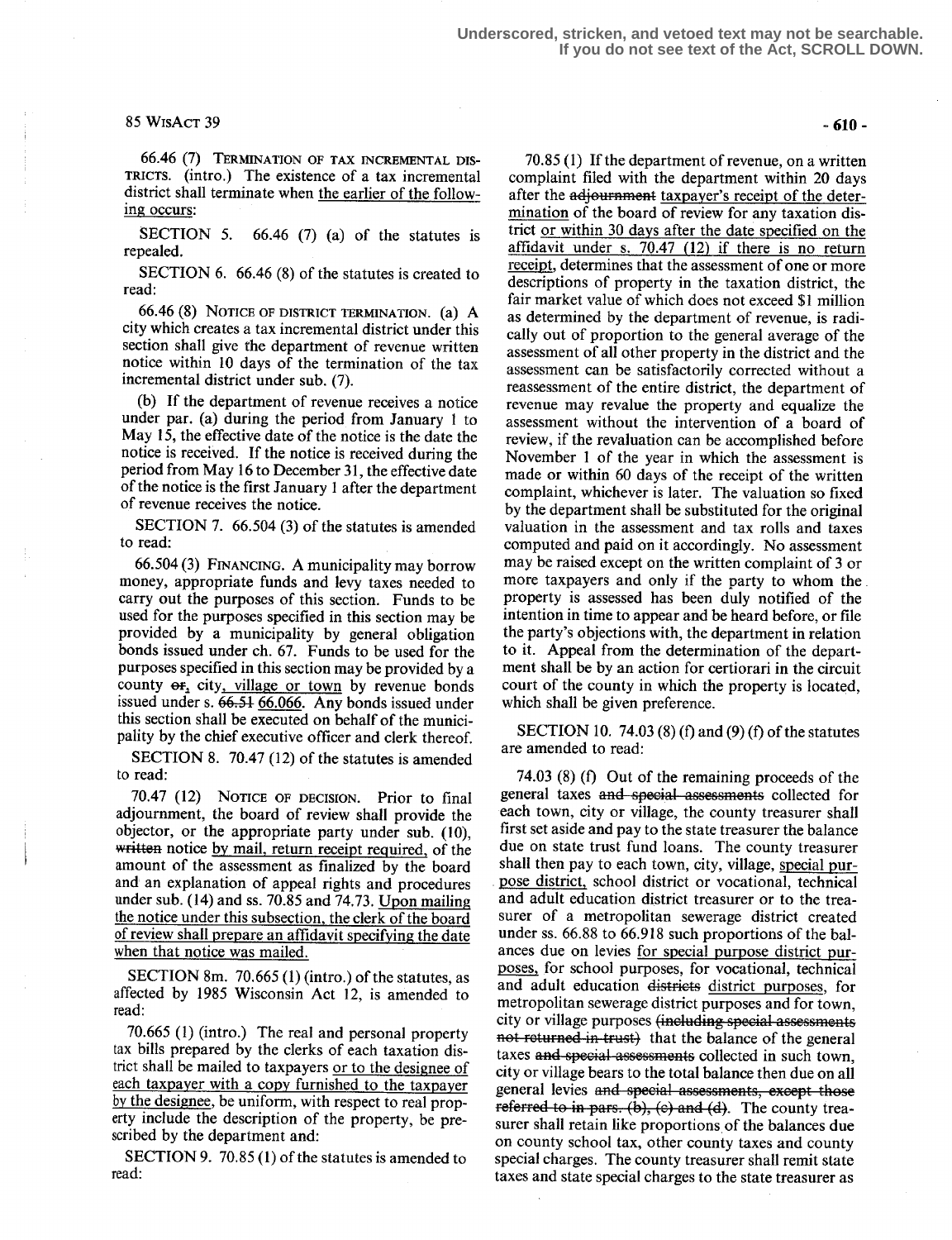provided in s. 74.26, and likewise remit the amount retained for county school taxes as provided by law.

(9) (f) The county treasurer shall next pay to the treasurer of each school district and vocational, technical and adult education district the proportion of the balance due on school levies and vocational, technical and adult education district levies that the balance of the general taxes collected since the last settlement in the town, city or village minus amounts due under pars. (a) to (e) has to the total balance then due on all general levies on the property of that town, city or village until each district has received its total levy on that property. The county treasurer shall then pay to the treasurer of each town, city or, village or special purpose district the proportion of the balance due on town, city or, village or special purpose district taxes and special assessments other than those  $referred$  to in par. (h) that the balance of the general taxes collected since the last settlement in the town, city or village minus amounts due under pars. (a) to  $(e)$ has to the total balance then due on all general levies on the property of that town, city or village until the town, city, village or special purpose district has received its total levy on that property.

SECTION 11. 74.031 (11) (f) of the statutes is amended to read:

74.031 (11) (f) The county treasurer shall next pay to the treasurer of each school district and vocational, technical and adult education district the proportion of the balance due on school levies and vocational, technical and adult education district levies that the balance of the general taxes collected since the last settlement in the town, city or village minus amounts due under gars. (a) to (e) has to the total balance then due on all general levies on the property of that town, city or village until each district has received its total levy on that property. The county treasurer shall then pay to the treasurer of each town, city or, village or special purpose district the proportion of the balance due on city, village  $\Theta$ , town or special purpose district taxes and special assessments other than those referred to in par. (h) that the balance of the general taxes collected since the last settlement in the town, city or village minus amounts due under gars. (a) to (e) has to the total balance then due on all general levies on the property of that town, city or village until the town, city, village or special purpose district has received its total levy on that property.

SECTION 11m. 77.25 (8) of the statutes is amended to read:

 $77.25(8)$  Between husband and wife  $\Theta$ F, parent and child, stepparent and stepchild, parent and son-in-law or parent and daughter-in-law for nominal or no consideration.

SECTION 12. 77.25 (9) of the statutes is amended to read:

77.25 (9) Between agent and principal or from a trustee and to a beneficiary without actual consideration.

SECTION 13. 77.25 (14) to (16) of the statutes are created to read:

77.25 (14) Under a foreclosure or a deed in lieu of a foreclosure to a person holding a mortgage or to a seller under a land contract.

(15) Between a corporation or partnership and its shareholders or partners if all of the stock is owned by, or all the partners are, spouses or lineal ascendants or descendants of each other, if the transfer is for no consideration except stock of the corporation or an interest in the partnership and if, in the case of transfers from corporations, the corporation owned the property for at least 3 years.

(16) To a trust if a transfer from the grantor to the beneficiary of the trust would be exempt under this section.

SECTION 14. 77.28 of the statutes is repealed.

SECTION 15. 79.04 (1) (c) 3 of the statutes is amended to read:

79.04 (1) (c) 3. If a production plant with a nominal rated capacity of 200 megawatts or more is decommissioned or becomes nonutility property, the \$75,000 minimum guaranteed payment under subd. 1 shall continue but diminish by  $$7,500$  annually until the payment under this subdivision equals zero. If the property on which is located a decommissioned pro-<br>duction plant with a former nominal rated capacity of 200 megawatts or more is returned to the local tax roll, except that the minimum guaranteed payment under this subdivision shall cease in the year following the first year in which the property is taxed becomes taxable by a local taxing jurisdiction the taxation district. In this subdivision, "nonutility property" has the meaning set forth in the uniform system of accounts established by the public service commission.

SECTION 16 . 79.10 (1) of the statutes is amended to read:

79.10 (1) DISTRIBUTION. On the 4th Monday in July of each year, commencing in 1984, the amount appropriated under s. 20.835 (2) (a) shall be distributed by the department of administration to towns, villages and cities as determined under subs. (2) and (6). The town, village or city treasurer shall settle with the appropriate county treasurer for the amounts distributed under this subsection with the appropriate county treasurer on the next regular settlement date under  $ss. s.$  74.03 (5) and <u>or with the appropriate trea-</u> surers of each taxing jurisdiction on the next regular settlement date under s. 74.031 (8) following the town's, village's or city's receipt of those amounts, but that settlement may not be made later than August 15. Failure to settle timely under this subsection subjects the town, village or city treasurer to the penalties under s. 7422. On or before August 20, the county treasurer shall use these funds to settle with each taxing jurisdiction, including towns, villages and cities except 1st class cities and except taxing jurisdictions settling under s. 74.031, in the county.